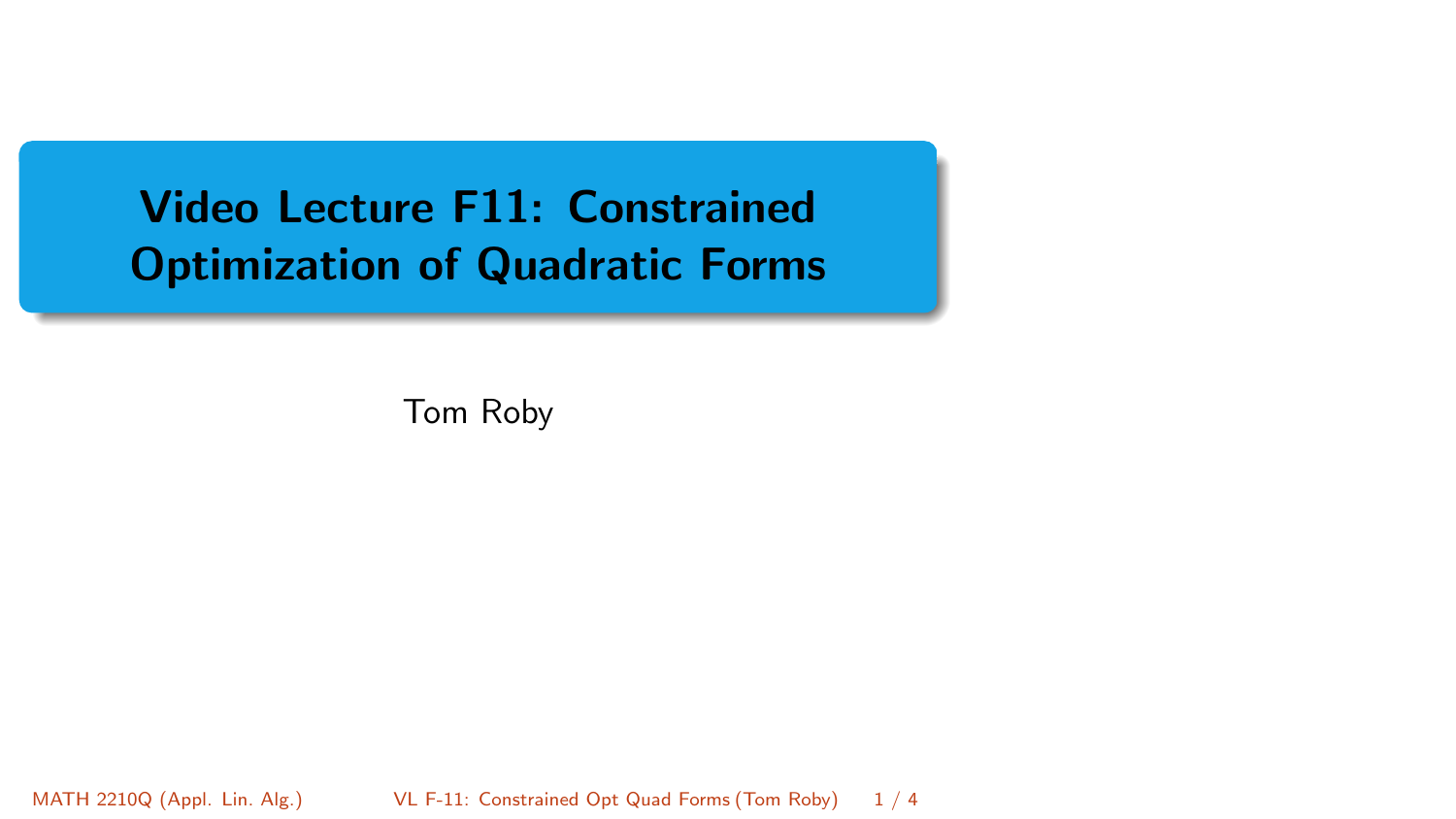## Outline & Objectives



- Maximizing and minimizing is a major application of mathematical modeling. Here we solve problems in constrained optimization that can be recast as finding the max or min value attained by a QF on the set of unit vectors.
- More concretely we analyze how to maximize a quadratic form  $\mathcal{Q} : \mathbb{R}^n \to \mathbb{R}$  subject to the constraint that  $\|\vec{x}\| = 1 \iff \|\vec{x}\|^2 = \vec{x}^T \vec{x} = 1 \iff x_1^2 + \dots + x_n^2 = 1.$
- $\bullet$  Key idea: It's easy to maximize a QF when there are no cross terms, so we will leverage the Principal Axes Theorem. The max constrained value will be the largest eigenvector of the matrix A corresponding to  $Q$ .
- $\bullet$ Smaller eigenvalues of A are max value of  $\mathcal Q$  with additional constraints. MATH 2210Q (Appl. Lin. Alg.) [VL F-11: Constrained Opt Quad Forms](#page-0-0) (Tom Roby) 2 / 4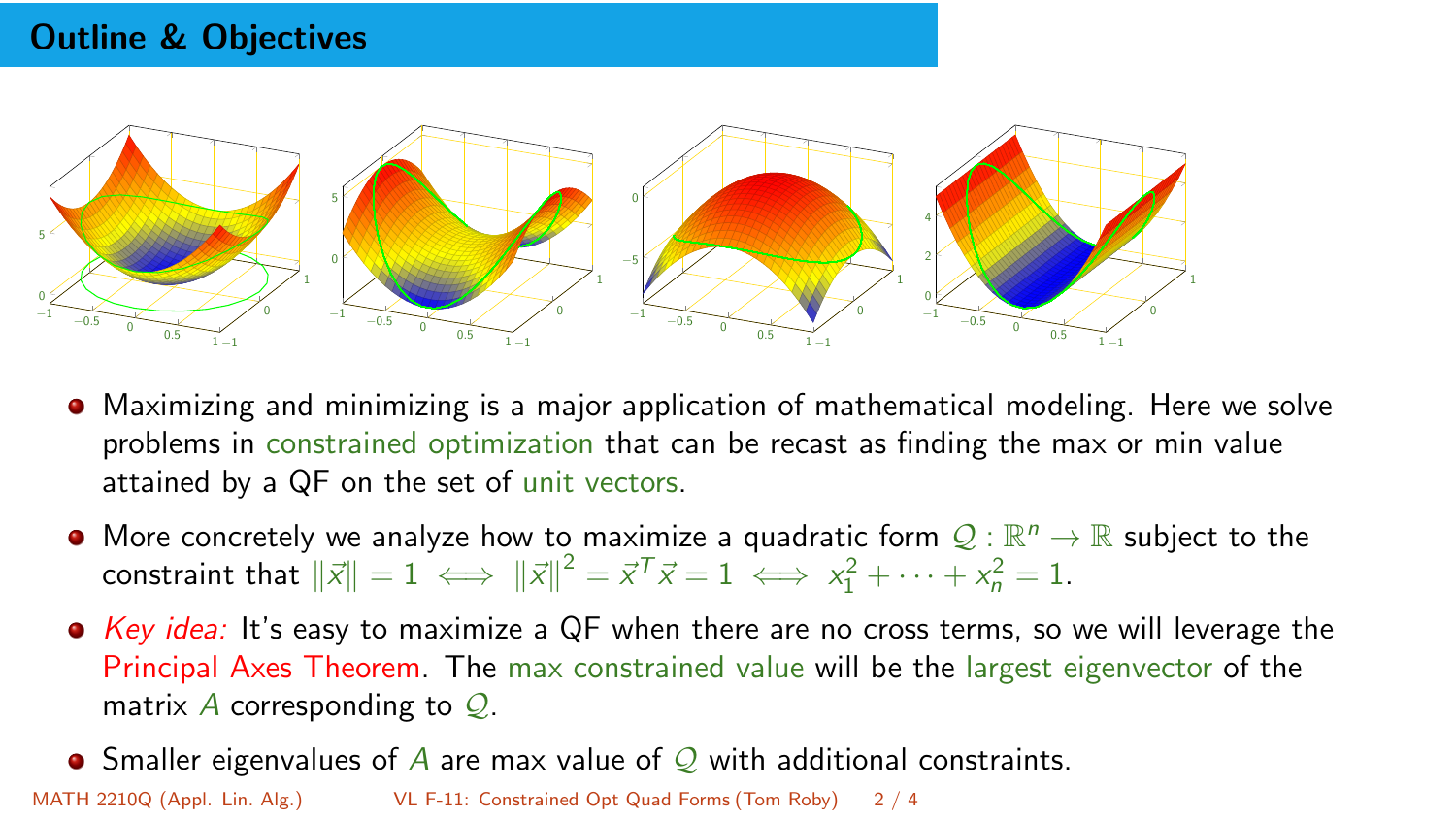### Constrained Optimization of Quadratic Forms

 $Q(\vec{x}) = 7x_1^2 - 5x_2^2 + 4x_3^2$ , subject to  $\vec{x}^T \vec{x} = 1$ .

#### Theorem (Optimizing a QF on unit vectors)

Let  $A \in \mathbb{R}^{n \times n}$  be symmetric with corresp  $QF Q(\vec{x}) := \vec{x}^T A \vec{x}$ . Set  $M = \max\{\vec{x}^T A \vec{x} : ||\vec{x}|| = 1\}$  and  $m = \min\{\vec{x}^T A \vec{x} : ||\vec{x}|| = 1\}.$ Then M is the greatest eigenvalue  $\lambda_1$  and m is the least eigenvalue  $\lambda_n$  of A. These values are obtained by setting  $\vec{x}$  to be the corresponding unit eigenvector.

*Proof:* Orthogonally diagonalize  $A = PDP^{-1}$ , and use P as the change-of-variable matrix that eliminates the cross-terms in  $Q$ ,  $\vec{x} = \vec{P} \vec{y} \implies \vec{x}^T A \vec{x} = \vec{y}^T D \vec{y}$ . NB:  $\|\vec{x}\|^2 = \vec{x}^T \vec{x} = (P \vec{y})^T (P \vec{y}) \cdots$ 

Find the max and min of

$$
Q(\vec{x}) = x_1^2 + 3x_2^2 + x_3^2 + 2x_1x_2 + 6x_1x_3 + 2x_2x_3
$$
, subject to  $||\vec{x}|| = 1$ .

MATH 2210Q (Appl. Lin. Alg.) [VL F-11: Constrained Opt Quad Forms](#page-0-0) (Tom Roby) 3 / 4